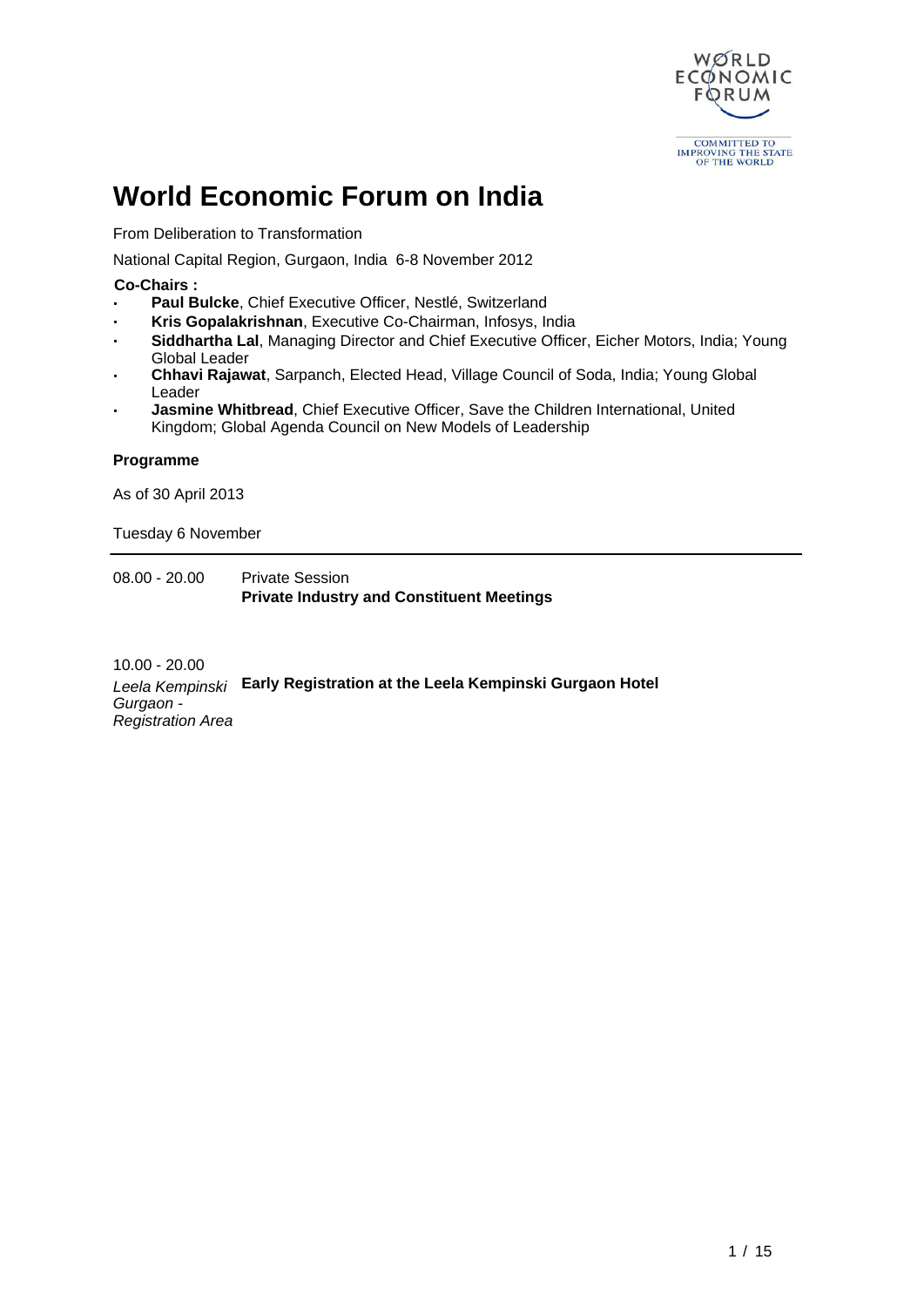

Wednesday 7 November

| $08.15 - 09.00$<br>Leela Kempinski<br>Gurgaon -<br>Yamuna/<br>WorkStudio<br>Room | <b>Briefing Session</b><br>The World Economic Forum's Vision and Mission<br>Professor Klaus Schwab, Founder and Executive Chairman of the World<br>Economic Forum, invites all newcomers and interested participants to a briefing<br>on the institution's strategic vision and latest initiatives.                                                                                                                                                                    |
|----------------------------------------------------------------------------------|------------------------------------------------------------------------------------------------------------------------------------------------------------------------------------------------------------------------------------------------------------------------------------------------------------------------------------------------------------------------------------------------------------------------------------------------------------------------|
|                                                                                  | Moderated by<br>• W. Lee Howell, Managing Director, Member of the Managing Board, World<br>Economic Forum                                                                                                                                                                                                                                                                                                                                                              |
| $09.15 - 09.45$<br>Leela Kempinski                                               | <b>Opening Address</b><br><b>Special Address</b>                                                                                                                                                                                                                                                                                                                                                                                                                       |
| Gurgaon -<br>Indus/Plenary<br>Hall                                               | This session is on the record and webcast live.                                                                                                                                                                                                                                                                                                                                                                                                                        |
|                                                                                  | Special Address by<br>- Stephen Harper, Prime Minister of Canada                                                                                                                                                                                                                                                                                                                                                                                                       |
|                                                                                  | Introduced by<br>- Børge Brende, Managing Director and Member of the Managing Board, World<br>Economic Forum                                                                                                                                                                                                                                                                                                                                                           |
| $10.00 - 11.00$<br>Leela Kempinski<br>Gurgaon -<br>Godavari/Arena                | <b>Interactive Session</b><br>I2I: Indian to Indian -- Solutions to Transform India<br>How can India's policy-makers, industry captains and civil society see eye-to-eye<br>on transforming India?                                                                                                                                                                                                                                                                     |
| Room                                                                             | Dimensions to be addressed:<br>- Aligning policies, capital and the needs of beneficiaries<br>- Improving understanding among stakeholders<br>- Moving from a culture of competition to collaboration<br>- Leveraging next-generation innovations and ideas                                                                                                                                                                                                            |
|                                                                                  | This special session brings together Indian stakeholders to collaborate on India's<br>growth agenda.                                                                                                                                                                                                                                                                                                                                                                   |
|                                                                                  | This session is on the record.                                                                                                                                                                                                                                                                                                                                                                                                                                         |
|                                                                                  | - Neelam Chhiber, Managing Director, Industree/Mother Earth, India; Social<br>Entrepreneur<br>- Mallika Dutt, President and Chief Executive Officer, Breakthrough, USA<br>- Sunil Bharti Mittal, Chairman and Group Chief Executive Officer, Bharti<br>Enterprises, India<br>- Jyotiraditya Madhavrao Scindia, Minister of State (IC) for Power of India;<br>Young Global Leader Alumnus<br>. N. K. Singh, Member of Parliament, India; Global Agenda Council on India |
|                                                                                  | Moderated by<br>- Harsha Subramaniam, Executive Producer, Bloomberg Television, India                                                                                                                                                                                                                                                                                                                                                                                  |
| $10.00 - 11.00$                                                                  | Plenary Session in Parallel                                                                                                                                                                                                                                                                                                                                                                                                                                            |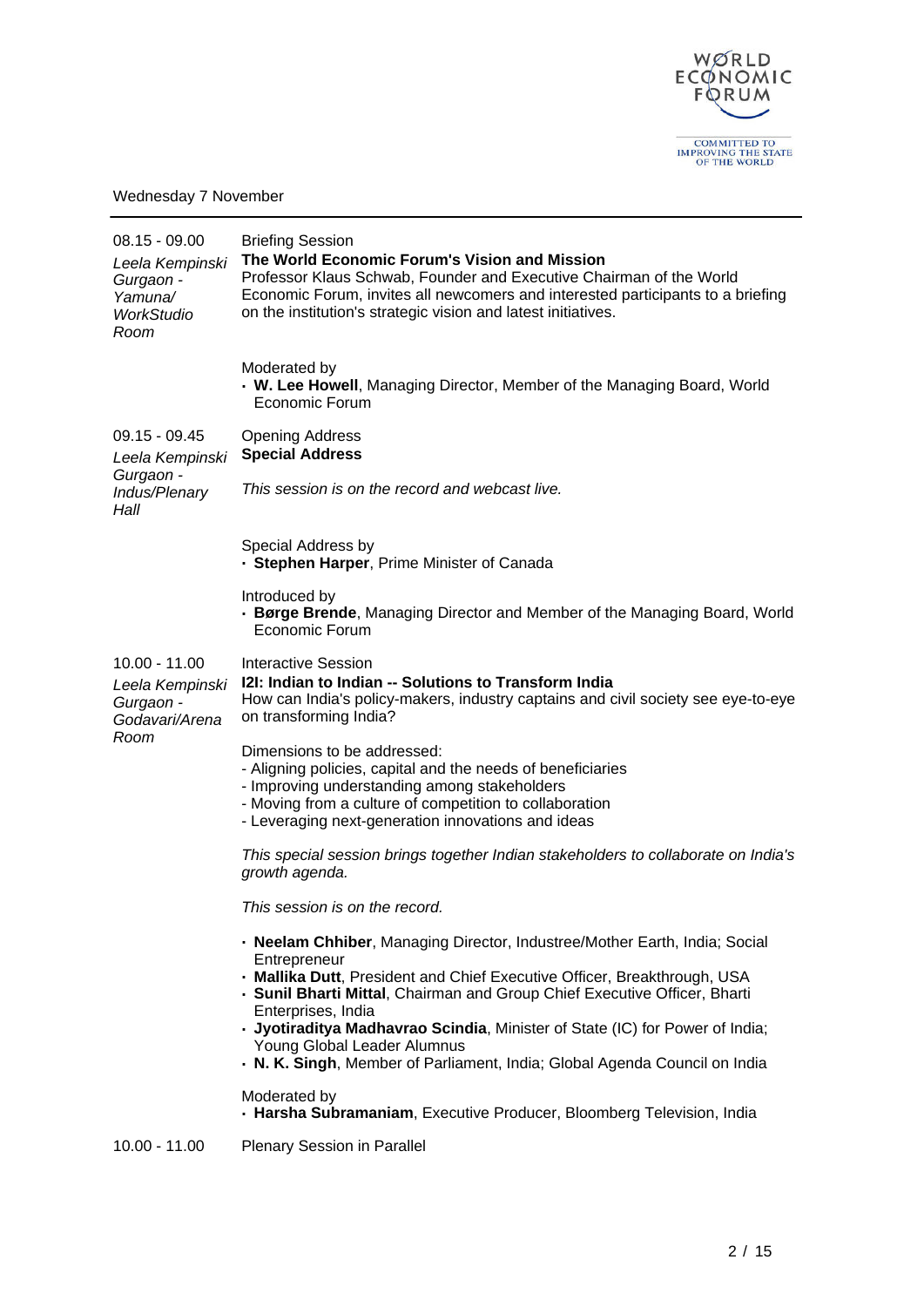

## Leela Kempinski **Inclusive Governance: Enabling Capability, Disabling Resistance**

Gurgaon - Ganga How can India ensure that its best decisions are not stifled by weak implementation?

Dimensions to be addressed:

- Tackling corruption and embedding transparency in governance
- Publicly defining roles and responsibilities of stakeholders
- Simplifying governance processes
- Deploying technology and social media

This session is on the record and webcast live.

- **· Kris Gopalakrishnan**, Executive Co-Chairman, Infosys, India; Co-Chair of the World Economic Forum on India
- **· Manjeet Kripalani**, Executive Director, Gateway House, India
- **· Siddhartha Lal**, Managing Director and Chief Executive Officer, Eicher Motors, India; Co-Chair of the World Economic Forum on India; Young Global Leader
- **· Rajat M. Nag**, Managing Director-General, Asian Development Bank, Manila
- **· Vinod Rai**, Comptroller and Auditor General of India
- **· Ramesh Ramanathan**, Chairman, Janalakshmi Financial Services (JFS), India

Moderated by

**· Deepak Kapoor**, Member of the Global Strategy Council; Chairman, India, PwC, India

#### 10.00 - 11.00 Interactive Session

Leela Kempinski Gurgaon - Kaveri/Solution Room

#### **South Asia's Children -- Are We Thinking about South Asia's Tomorrow?** How can business, policy-makers and civil society address the urgency of developing the future workforce in South Asia, which is home to the world's largest population of children?

Dimensions to be addressed:

- Saving children from disease and malnutrition
- Holding businesses accountable to social ethics
- Integrating the forgotten children into the education system
- Skilling the youth

This session is on the record.

- **· Krishnakumar Balasubramanian**, Artistic Director, Little Theatre, India
- **· Sarah Brown**, Executive Chair, The Global Business Coalition for Education, United Kingdom
- **· Jane Marie Chen**, Co-Founder and Chief Executive Officer, Embrace, USA; Young Global Leader
- **· Ulhas Yargop**, President, IT Sector, Group Chief Technology Officer and Member, Group Executive Board, Mahindra & Mahindra, India

#### Moderated by

**· Mervyn Lee**, Executive Director, MercyCorps, United Kingdom

10.00 - 11.15 Interactive Session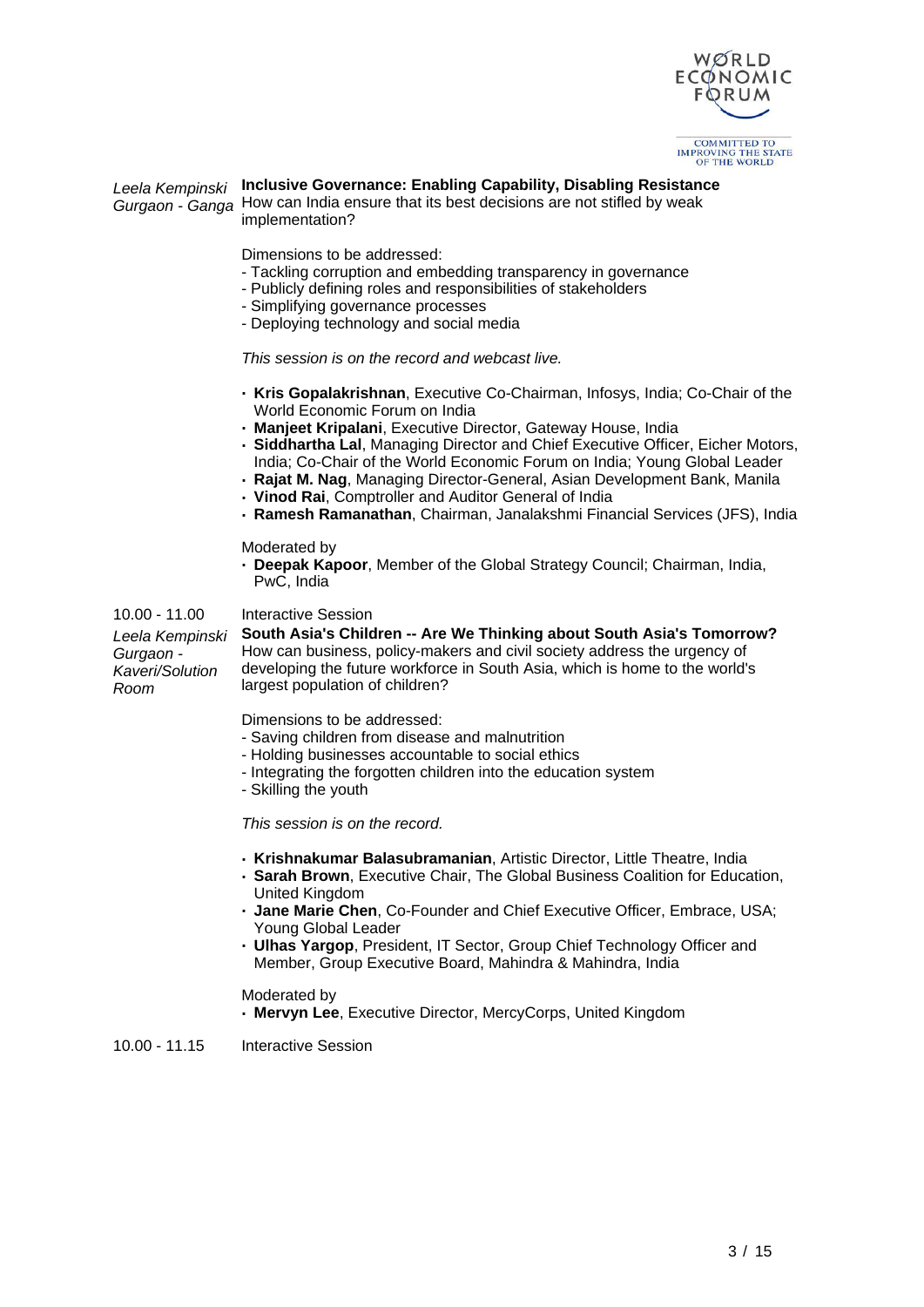

| Leela Kempinski<br>Gurgaon -<br>Yamuna/<br>WorkStudio | <b>Building India's Risk Resilience</b><br>In a hyperconnected world, how can India improve its resilience to global risks?                     |
|-------------------------------------------------------|-------------------------------------------------------------------------------------------------------------------------------------------------|
|                                                       | Dimensions to be addressed:<br>- Global risks of highest concern for India                                                                      |
| Room                                                  | - Assessing the likelihood and impact of global risks in the Indian context<br>- Current national resilience to risks and how to build capacity |

This session is linked to initiatives and communities of the Forum. Lee Howell is available to brief participants.

Discussion Leader

- **· Nisha Agrawal**, Chief Executive Officer, Oxfam India, India
- **· Kanan Dhru**, Founder and Managing Director, Research Foundation for Governance in India, India
- **· Anil Gupta**, Michael Dingman Chair in Global Strategy and Entrepreneurship, University of Maryland, USA; Global Agenda Council on Emerging **Multinationals**
- **· Dev Sanyal**, Executive Vice-President and Member of the Group Executive Committee, BP Plc, United Kingdom

Facilitated by

**· W. Lee Howell**, Managing Director, Member of the Managing Board, World Economic Forum

11.00 - 11.15 Leela Kempinski **Community Break** Gurgaon - Community Area

| <b>Opening Plenary</b> |
|------------------------|
|                        |

|               | Leela Kempinski Rebooting India                                                |
|---------------|--------------------------------------------------------------------------------|
| Gurgaon -     | Recording its weakest performance since 2004, how will India power through the |
| Indus/Plenary | crisis to return to its former frontrunner status?                             |
| Hall          |                                                                                |
|               |                                                                                |

Dimensions to be addressed:

- Tackling critical fiscal and monetary challenges
- Implementing swift government reforms
- Regaining the confidence of voters and investors
- Fostering smart growth through innovation

This session is on the record and webcast live.

- **· Rahul Bajaj**, Chairman, Bajaj Auto, India
- **· Paul Bulcke**, Chief Executive Officer, Nestlé, Switzerland; Co-Chair of the World Economic Forum on India
- **· Natarajan Chandrasekaran**, Chief Executive Officer and Managing Director, Tata Consultancy Services, India
- **· Gita Gopinath**, Professor of Economics, Harvard University, USA; Young Global Leader
- **· Ashwani Kumar**, Minister of Law and Justice of India

Opening Remarks by

**· Sarita Nayyar**, Managing Director, Head of Consumer Industries, World Economic Forum USA

Moderated by

**· Shekhar Gupta**, Editor-in-Chief, The Indian Express, India; Global Agenda Council on India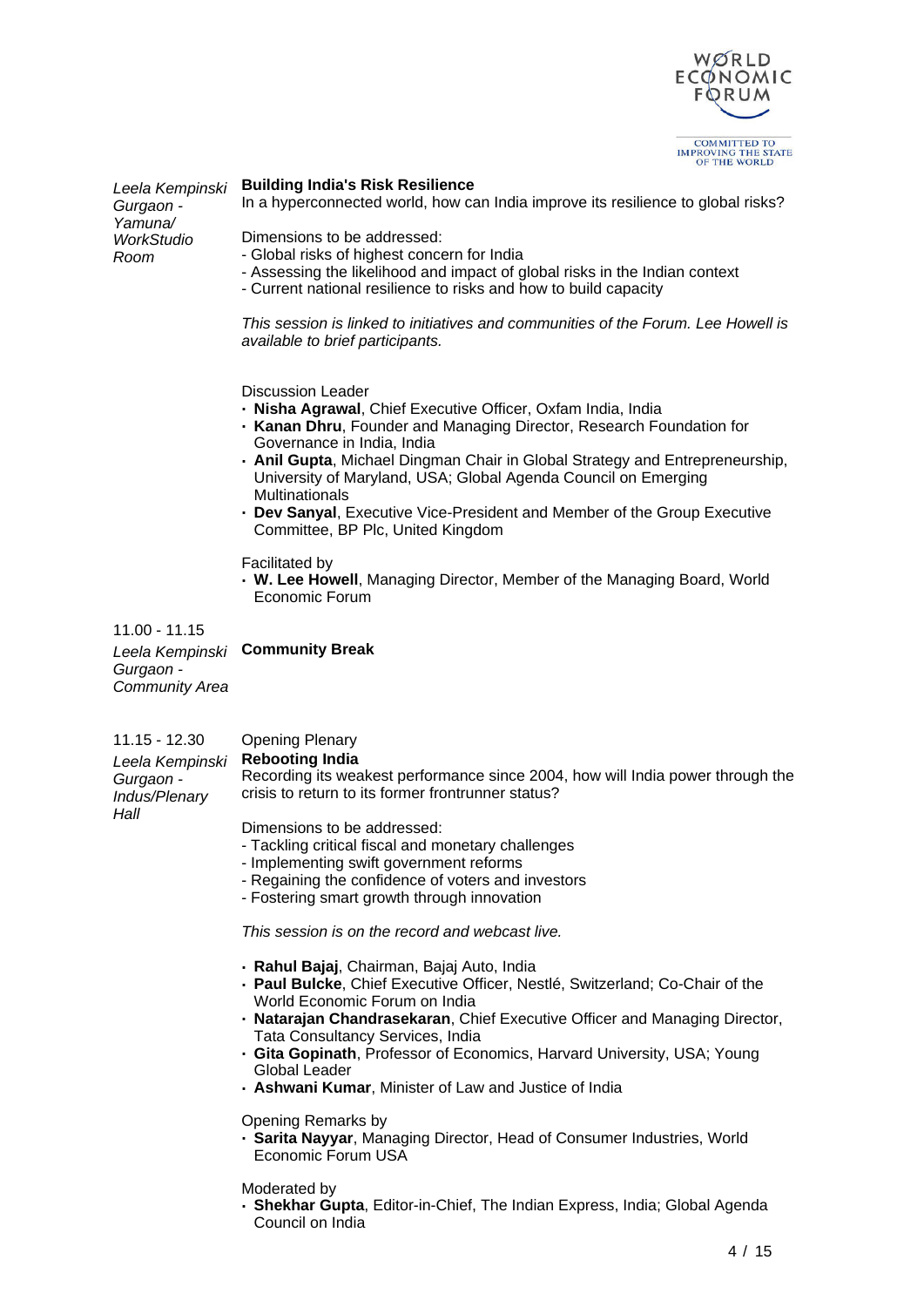

| 12.45 - 13.45<br>Leela Kempinski<br>Gurgaon -<br>Yamuna/<br><b>WorkStudio</b><br>Room | <b>Interactive Lunch Session</b><br><b>Insights into Pakistan</b><br>Join a special interactive lunch with traditional Pakistani cuisine, hosted by the<br>World Economic Forum in honour of all participants from Pakistan. This is an<br>opportunity to hear insights, exchange ideas and understand the trends which<br>will shape the future of Pakistan.<br>This session is on the record and open to pre-registered reporting press.                                                                                                                              |
|---------------------------------------------------------------------------------------|-------------------------------------------------------------------------------------------------------------------------------------------------------------------------------------------------------------------------------------------------------------------------------------------------------------------------------------------------------------------------------------------------------------------------------------------------------------------------------------------------------------------------------------------------------------------------|
|                                                                                       | <b>Welcoming Remarks by</b><br>• Sushant Palakurthi Rao, Senior Director, Head of Asia, World Economic<br>Forum                                                                                                                                                                                                                                                                                                                                                                                                                                                         |
| 14.00 - 15.15<br>Leela Kempinski<br>Gurgaon - Ganga                                   | <b>Plenary Session in Parallel</b><br>Spurring the Growth of South Asia's Social Economy<br>How can growth in South Asia be fostered through the convergence of social<br>entrepreneurship, philanthropy and impact investing?                                                                                                                                                                                                                                                                                                                                          |
|                                                                                       | Dimensions to be addressed:<br>- Strengthening entrepreneurial ecosystems<br>- Leveraging new financial, technological and structural tools<br>- Developing first-generation entrepreneurs                                                                                                                                                                                                                                                                                                                                                                              |
|                                                                                       | This session is on the record and webcast live.                                                                                                                                                                                                                                                                                                                                                                                                                                                                                                                         |
|                                                                                       | This session will include among the panellists the winner of the 2012 Indian<br>Social Entrepreneur of the Year, who will be announced on 6 November.                                                                                                                                                                                                                                                                                                                                                                                                                   |
|                                                                                       | • Asanga Abeyagoonasekera, Executive Director, Lakshman Kadirgamar<br>Institute for International Relations and Strategic Studies (LKIIRSS), Sri Lanka;<br>Young Global Leader<br>• Adi B. Godrej, Chairman, The Godrej Group, Godrej Industries, India<br>- Anshu Gupta, Founder and Director, Goonj, India; Social Entrepreneur<br>• Kasim M. Kasuri, Chief Executive Officer, Beaconhouse School System,<br>Pakistan; Young Global Leader<br>- Imran Khan, Chairman, Pakistan Tehreek-e-Insaf, Pakistan<br>. Rohini Nilekani, Chairperson, Arghyam Foundation, India |
|                                                                                       | Moderated by<br>• Kavita N. Ramdas, Representative, Ford Foundation, India; Global Agenda<br>Council on India                                                                                                                                                                                                                                                                                                                                                                                                                                                           |
| $14.00 - 15.15$<br>Leela Kempinski<br>Gurgaon -<br>Godavari/Arena                     | <b>Interactive Session</b><br><b>Financing Next-Generation Corporations</b><br>How can financial providers effectively and efficiently serve next-generation<br>companies?                                                                                                                                                                                                                                                                                                                                                                                              |
| Room                                                                                  | Dimensions to be addressed:<br>- Understanding the evolving characteristics and financial services needs of<br>next-generation companies<br>- Incorporating innovative models from emerging economies<br>- Aligning the regulatory environment with changing needs                                                                                                                                                                                                                                                                                                      |
|                                                                                       | This session is on the record.                                                                                                                                                                                                                                                                                                                                                                                                                                                                                                                                          |
|                                                                                       | . Muhammad Ali, Chairman, Securities and Exchange Commission of Pakistan<br>(SECP), Pakistan<br>- Pratip Chaudhuri, Chairman, State Bank of India, India                                                                                                                                                                                                                                                                                                                                                                                                                |

**· Ashish Chauhan**, Chief Executive Officer, Bombay Stock Exchange, India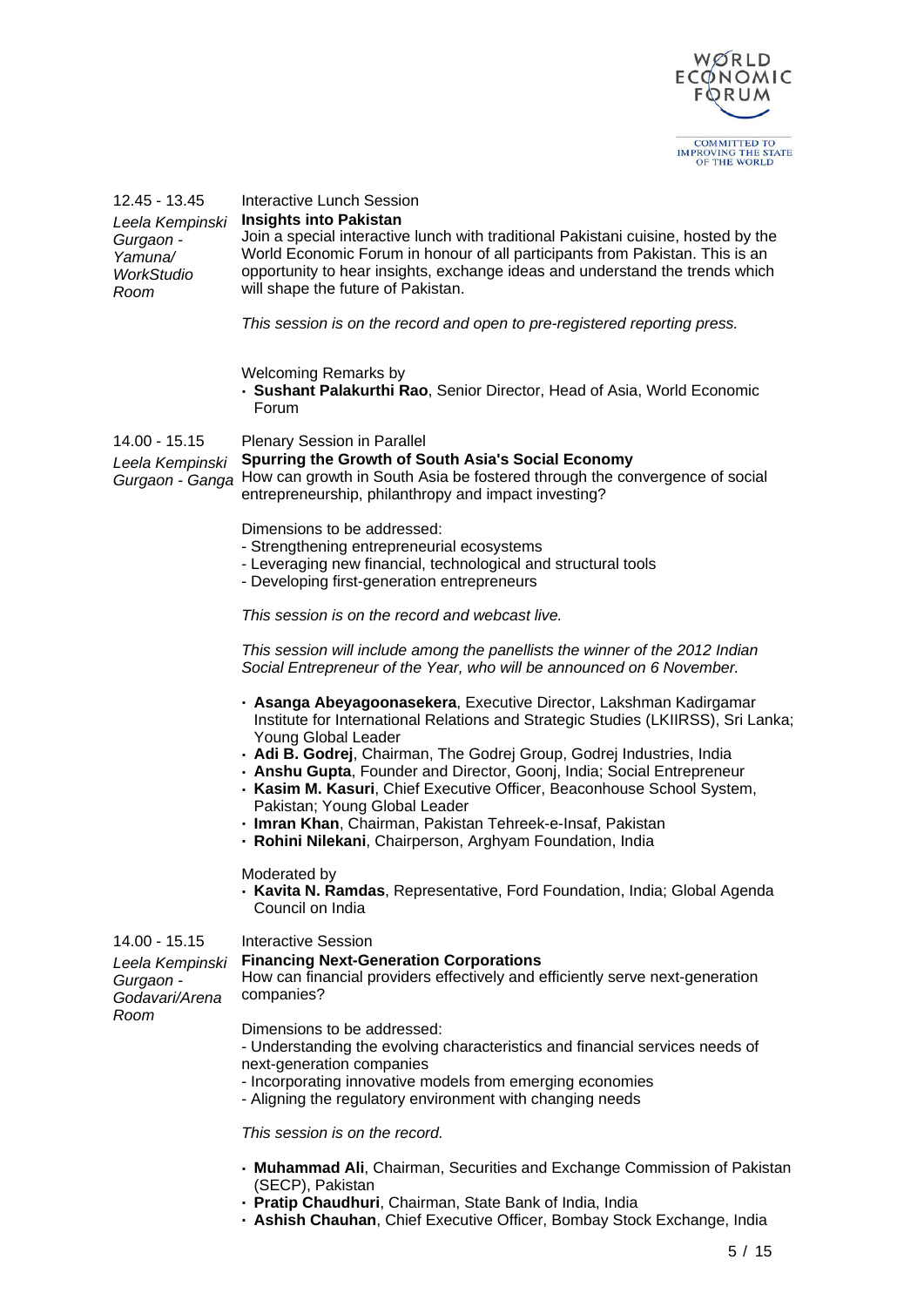

- **· Aashish Kamat**, Chief Executive Officer, India, UBS, India
- **· Rana Kapoor**, Founder, Managing Director and Chief Executive Officer, YES BANK, India
- **· Manish Kejriwal**, Founding Partner, Kedaara Capital, India; Young Global Leader Alumnus

Moderated by

**· Ranu Dayal**, Senior Partner and Managing Director, The Boston Consulting Group, USA

15.15 - 15.45 Leela Kempinski **Community Break** Gurgaon - Community Area

15.45 - 17.00 Plenary Session Leela Kempinski Gurgaon - Indus/Plenary Hall **A Vision for India** Join this session for an inspirational vision for India to continue on the path of resilient growth and global leadership.

This session is on the record and webcast live.

- **· Asanga Abeyagoonasekera**, Executive Director, Lakshman Kadirgamar Institute for International Relations and Strategic Studies (LKIIRSS), Sri Lanka; Young Global Leader
- **· Priya Hiranandani-Vandrevala**, Co-Founder and Chairman, Hirco Group, India; Young Global Leader
- **· Siddhartha Lal**, Managing Director and Chief Executive Officer, Eicher Motors, India; Co-Chair of the World Economic Forum on India; Young Global Leader
- **· Prakshal Mehta**, Co-Founder, World Around You (WAY), India
- **· Ashni Mohnot**, Founder and Chief Executive Officer, Enzi, India
- **· Rohini Rau**, Olympic Campaigner and Medical Student, India
- **· Malvinder Mohan Singh**, Executive Chairman, Fortis Healthcare, India; Co-Chair of the Governors for Global Health and Healthcare Industry for 2013; Young Global Leader Alumnus

Opening Remarks by

**· Sushant Palakurthi Rao**, Senior Director, Head of Asia, World Economic Forum

Moderated by

- **· Shereen Bhan**, Executive Editor, CNBC-TV18, India
- **· Arundhuti Gupta**, Founder and Chief Executive Officer, Mentor Together, India

#### 17.15 - 18.15 Interactive Session

Gurgaon - Yamuna/ **WorkStudio** Room

#### Leela Kempinski **Food for All: Achieving Food Security in India**

In the face of scarcer resources, food price volatility and increased impact from climate change, how can India transform its agriculture sector to ensure food security for itself and the world?

Dimensions to be addressed:

- Strengthening food value chains
- Managing resource scarcity
- Improving livelihoods of small-scale farmers
- Catalysing multistakeholder collaboration

This session is on the record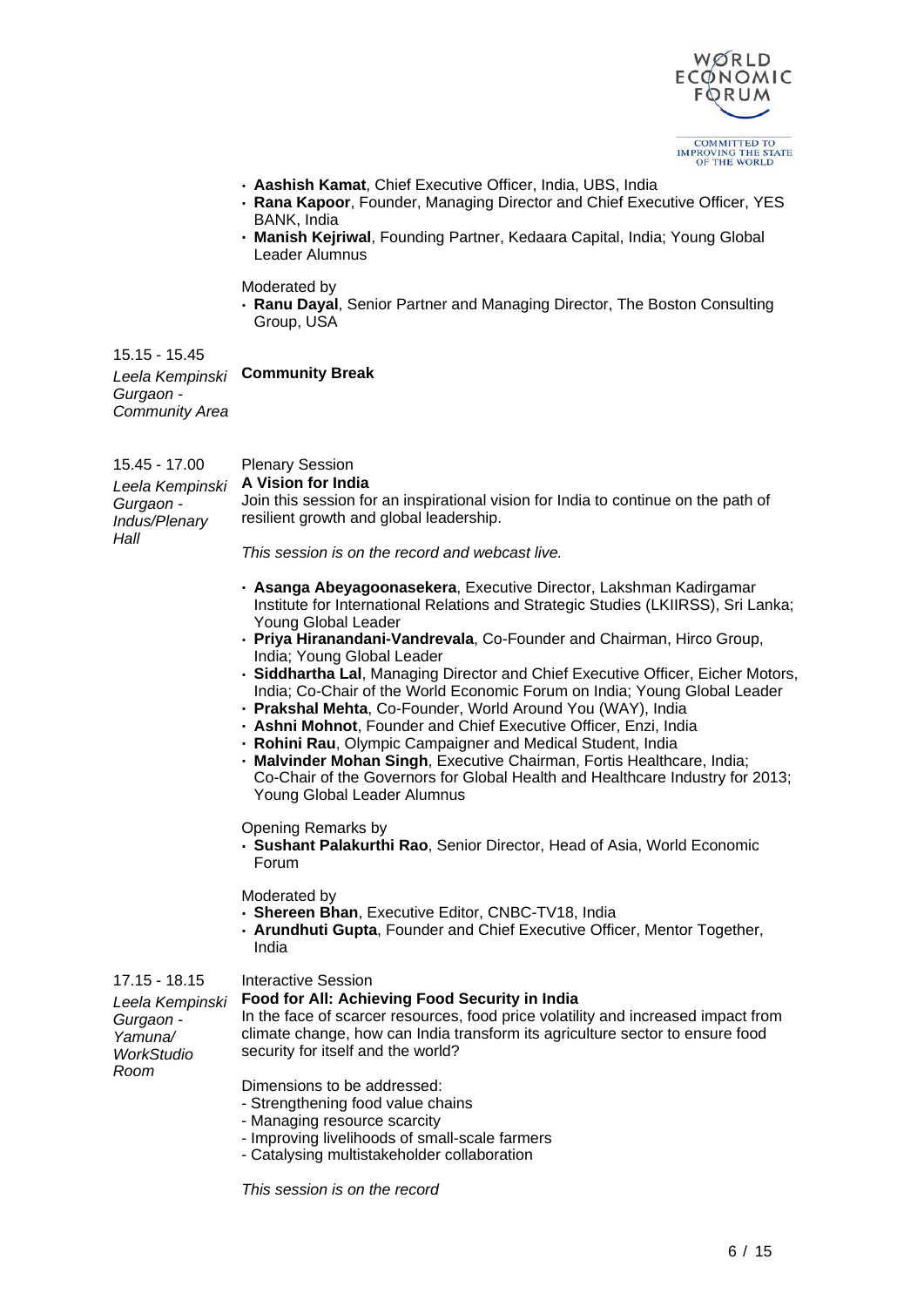

- **· Bina Agarwal**, Professor of Development Economics, University of Manchester, United Kingdom
- **· Ajay Vir Jakhar**, Chairman, Bharat Krishak Samaj (BKS), India
- **· Adarsh Kumar**, Founder and Executive Director, Livelihoods Equity Connect, India; Young Global Leader
- **· Thomas Nagy**, Executive Vice-President, COS, Novozymes, Denmark
- **· Jaidev R. Shroff**, Chief Executive Officer, United Phosphorus (UPL), India

Moderated by

**· Robert Berendes**, Head, Business Development, Syngenta International, **Switzerland** 

#### 17.15 - 18.15 Plenary Session

#### Leela Kempinski **The Evolving State of Affairs in Afghanistan, Iraq and Pakistan**

Gurgaon - Ganga How will the outcome of elections in the US impact the region and how will prosperity and stability be addressed?

Dimensions to be addressed:

- Ensuring economic growth and stability
- Understanding India's strategic role and partnership
- Improving regional cooperation
- Enhancing regional economic ties and strengthening markets

This session is on the record and webcast live.

- **· Abid Butt**, Chief Executive Officer, e2e Supply Chain Management, Pakistan
- **· Shafqat Mahmood**, Central Information Secretary, Pakistan Tehreek-e-Insaf, Pakistan
- **· Sabah Yousif Toma Al-Maleh**, Vice-Minister of Planning, Kurdistan Regional Government, Iraq

#### Moderated by

**· Simon Denyer**, Bureau Chief, Washington Post, India

#### 17.15 - 18.15 Interactive Session

Gurgaon -

Room

#### Leela Kempinski **Health Collaboration as a Bridge**

Godavari/Arena Can collaboration for improving health be a catalyst in peace building across countries?

Dimensions to be addressed:

- Fostering cross-border relationships through health
- Overcoming conflict for economic growth
- Building partnerships to reach the vulnerable

This session is on the record.

- **· Jahangir Khan Tareen**, Chairman, JDW Sugar Mills, Pakistan
- **· Vikram Kumar**, Co-Founder and Chief Medical Officer, Dimagi, USA; Social **Entrepreneur**
- **· Sania Nishtar**, Founding President, Heartfile, Pakistan; Global Agenda Council on Well-being & Mental Health
- **· Preetha Reddy**, Managing Director, Apollo Hospitals Enterprise, India
- **· Naresh Trehan**, Chairman, Global Health Private, India

#### Moderated by

**· Asher Hasan**, Founder and Chief Executive Officer, Naya Jeevan, Pakistan; Social Entrepreneur

17.15 - 18.15 Interactive Session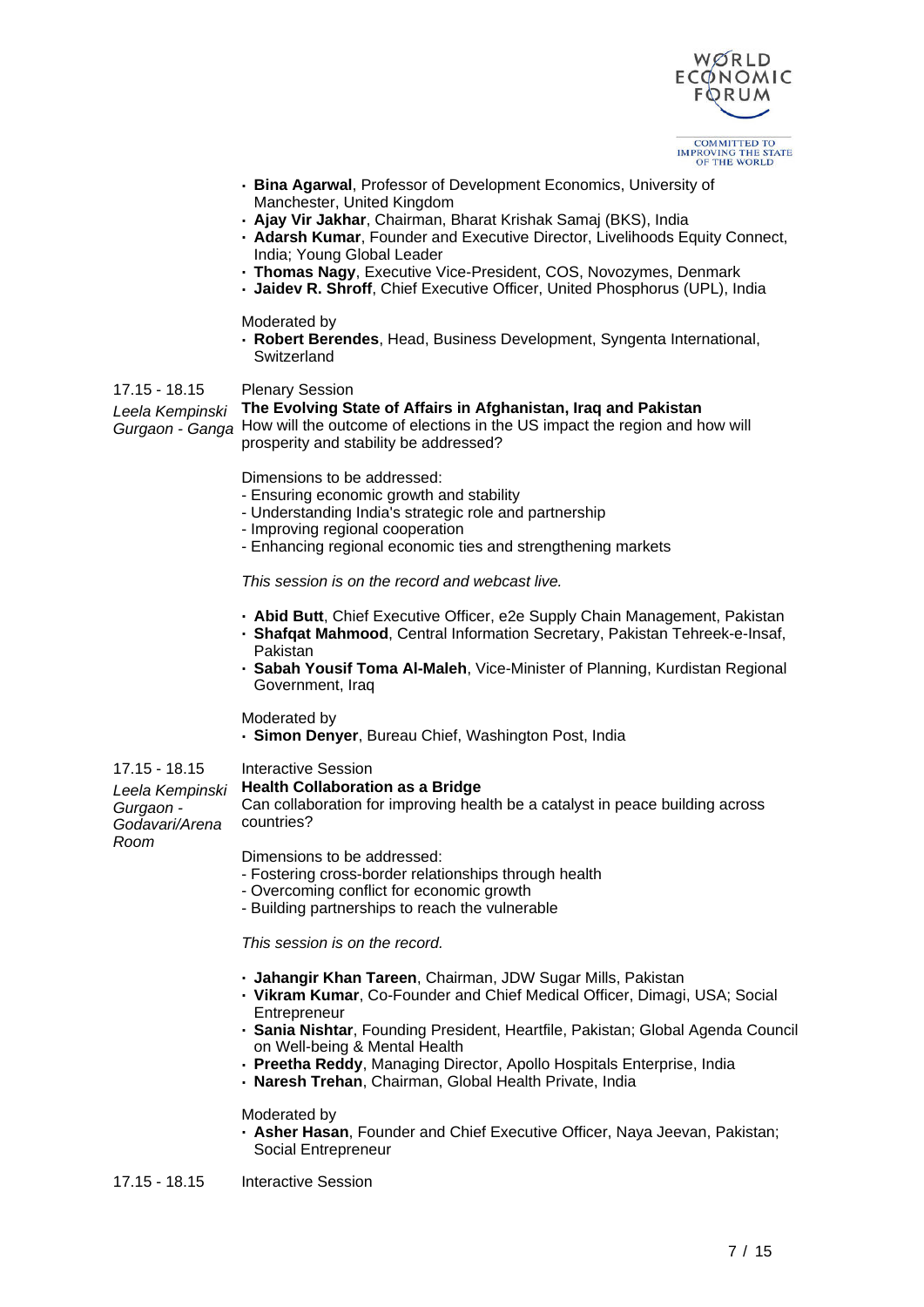

| Leela Kempinski<br>Gurgaon -<br>Kaveri/Solution<br>Room | <b>Gateway to India: Open?</b><br>How can India open its markets to foreign investors while considering domestic<br>interests?                                                                                                                                                               |
|---------------------------------------------------------|----------------------------------------------------------------------------------------------------------------------------------------------------------------------------------------------------------------------------------------------------------------------------------------------|
|                                                         | The following dimensions will be addressed:<br>- Ensuring job creation through investment and government safeguards<br>- Investing in supply chains to improve productivity<br>- Balancing markets with consumer interests<br>- Developing effective domestic and international partnerships |
|                                                         | This session is on the record.                                                                                                                                                                                                                                                               |
|                                                         | • Ankur Bhatia, Executive Director, Bird Group, India<br>- Sandeep A. Naik, Managing Director, General Atlantic, India; Young Global<br>Leader<br>- Dame Lucy Neville-Rolfe,<br>- Tino Zeiske, Vice-President, International Affairs, Asia-Pacific, METRO                                    |
|                                                         | GROUP, People's Republic of China                                                                                                                                                                                                                                                            |
|                                                         | Moderated by<br>- Shereen Bhan, Executive Editor, CNBC-TV18, India                                                                                                                                                                                                                           |
| 18.30 - 19.00<br>Leela Kempinski<br>Gurgaon             | Transfer<br><b>Transfer to Welcome Reception and Dinner</b>                                                                                                                                                                                                                                  |
| 19.00 - 21.30                                           |                                                                                                                                                                                                                                                                                              |
| Kingdom of<br>Dreams                                    | <b>Welcome Reception and Dinner</b><br>Join Bhupinder Singh Hooda, Chief Minister of the State of Haryana, for a taste<br>of culture and cuisine from India.                                                                                                                                 |
|                                                         | Hosted by the State of Haryana at the Kingdom of Dreams                                                                                                                                                                                                                                      |
|                                                         |                                                                                                                                                                                                                                                                                              |
| $21.30 - 22.00$<br>Kingdom of<br>Dreams                 | Transfer<br>Transfer to Leela Kempinski Gurgaon Hotel                                                                                                                                                                                                                                        |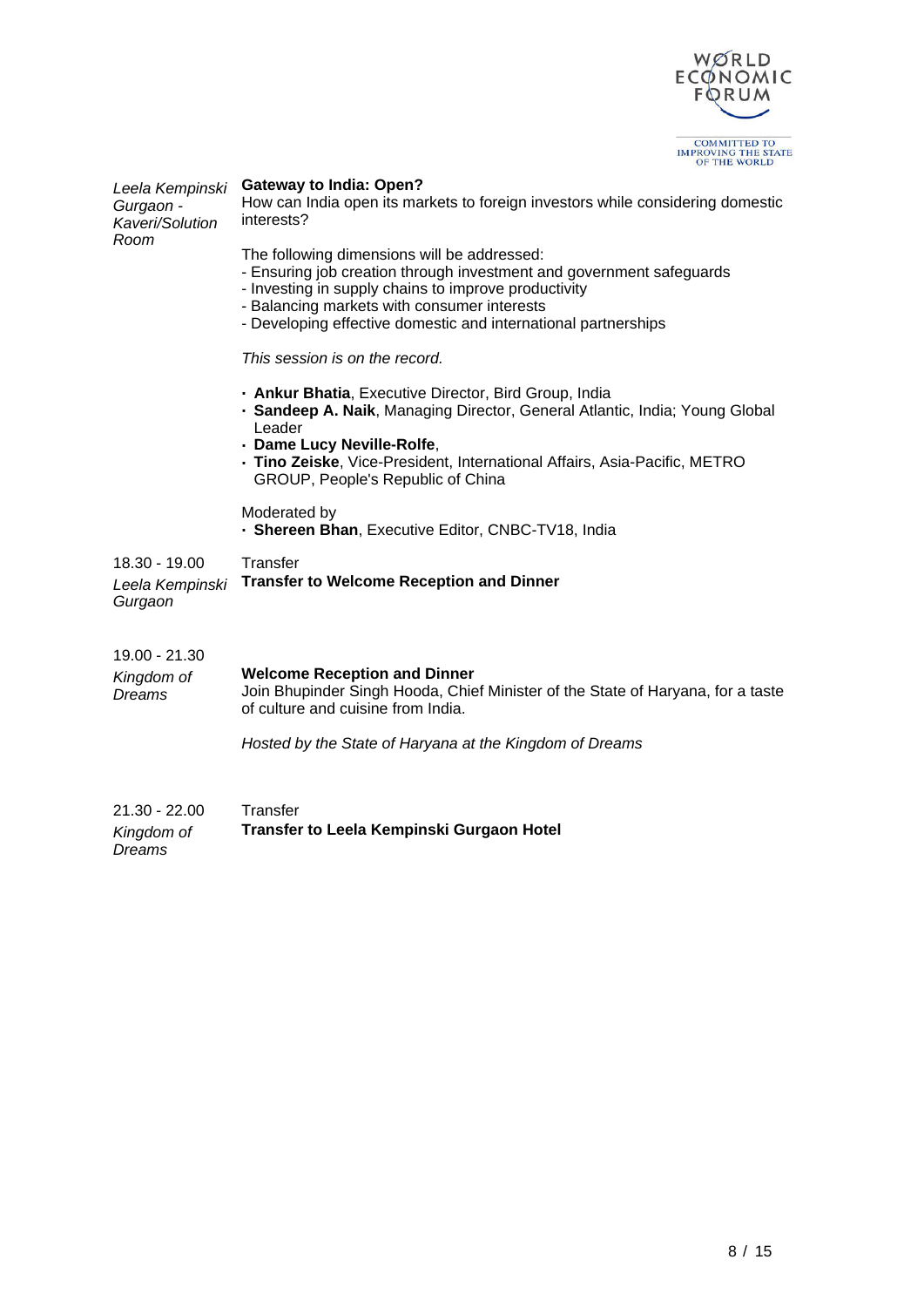

## Thursday 8 November

| $09.00 - 09.30$<br>Leela Kempinski<br>Gurgaon -<br>Kaveri/Solution | One-on-One<br>An Insight, an Idea with Nancy J Powell<br>Ambassador Powell shares her views on US-India partnership to build strong<br>human capital for society.                                                                                                                                                                              |
|--------------------------------------------------------------------|------------------------------------------------------------------------------------------------------------------------------------------------------------------------------------------------------------------------------------------------------------------------------------------------------------------------------------------------|
| Room                                                               | This session is on the record and open to pre-registered reporting press.                                                                                                                                                                                                                                                                      |
|                                                                    | As this session only lasts 30 minutes, please arrive 10 minutes before it starts.<br>The door will be closed at the scheduled time.                                                                                                                                                                                                            |
|                                                                    | Interviewed by<br>- Pramit Pal Chaudhuri, Foreign Editor, Hindustan Times, India                                                                                                                                                                                                                                                               |
| $09.00 - 10.00$<br>Leela Kempinski<br>Gurgaon -<br>Godavari/Arena  | <b>Interactive Session</b><br><b>Unlocking Indian Ocean Dynamism</b><br>How will South Asian, Middle Eastern and African economies further enable<br>trade to boost regional growth?                                                                                                                                                           |
| Room                                                               | Dimensions to be addressed:<br>- Tackling policy barriers<br>- Prioritizing infrastructure improvements<br>- Normalizing trade with regional partners<br>- Expanding South-South trade                                                                                                                                                         |
|                                                                    | This session is on the record and webcast live.                                                                                                                                                                                                                                                                                                |
|                                                                    | • Sir Mohammad Jaafar, Chairman and Managing Director, Kuwaiti Danish<br>Dairy Company, Kuwait<br>- Priyanka Mittal, Director, KRBL, India<br>- Vineet Nayar, Vice-Chairman and Joint Managing Director, HCL Technologies,<br>India                                                                                                            |
|                                                                    | Moderated by<br>• Gita Gopinath, Professor of Economics, Harvard University, USA; Young<br>Global Leader                                                                                                                                                                                                                                       |
| $09.00 - 10.30$<br>Leela Kempinski<br>Gurgaon -<br>Yamuna/         | WorkStudio<br>A Safe Roadmap for India<br>With a population that will soon surpass China, how can India ensure a<br>sustainable reduction of road fatalities over the next decades?                                                                                                                                                            |
| WorkStudio<br>Room                                                 | Dimensions to be discussed:<br>- Prioritizing road safety<br>- Enforcing an independent government agency<br>- Investing in cutting-edge, alternative technologies<br>- Supporting intra-city transformation                                                                                                                                   |
|                                                                    | <b>Special Guest</b><br>. Rajeev Lochan, Director, Ministry of Road Transport and Highways of India                                                                                                                                                                                                                                            |
|                                                                    | <b>Discussion Leader</b><br>• Neeraj Kanwar, Vice-Chairman and Managing Director, Apollo Tyres, India<br>- Siddhartha Lal, Managing Director and Chief Executive Officer, Eicher Motors,<br>India; Co-Chair of the World Economic Forum on India; Young Global Leader<br>. Dinesh Mohan, Professor of Transport Research and Injury Prevention |

Programme, WHO Collaborating Centre, Indian Institute of Technology Delhi, India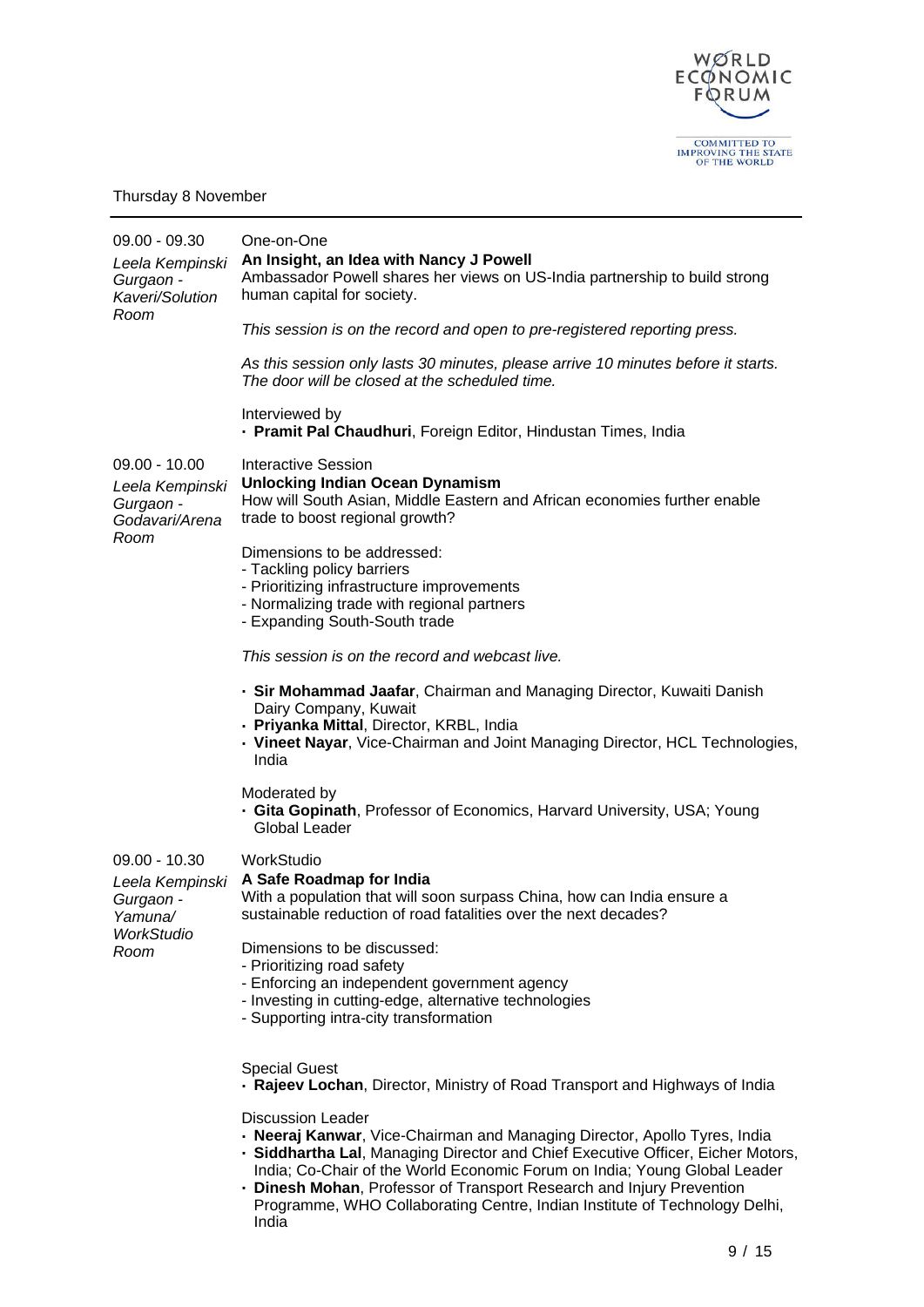

- **· Susan Pikrallidas**, Secretary-General, Automobile Mobility and Tourism, Fédération Internationale de l'Automobile, Paris
- **· Sudhir Rajpal**, Commissioner, Municipal Corporation, Gurgaon, India

#### Facilitated by

**· Pranjal Sharma**, Consulting Editor, Businessworld, India; Global Agenda Council on India

## 10.15 - 11.15 Interactive Session

#### **Derisking Indian Cities**

Leela Kempinski Gurgaon - Godavari/Arena Room

How are the public, private and civil service sectors innovating to address risks and build resilience in Indian cities?

Dimensions to be addressed:

- Innovations to address energy, water and transport risks
- New models of governance
- Servicing fast-growing areas

#### This session is on the record.

- **· Ajit Gulabchand**, Chairman and Managing Director, Hindustan Construction Company, India
- **· Priya Hiranandani-Vandrevala**, Co-Founder and Chairman, Hirco Group, India; Young Global Leader
- **· Arbind Singh**, Executive Director, Nidan, India; Social Entrepreneur
- **· James Stewart**, Chairman, Global Infrastructure, KPMG, United Kingdom; Global Agenda Council on Infrastructure

#### Moderated by

**· Rajiv Lall**, Vice-Chairman and Managing Director, IDFC, India; Global Agenda Council on Infrastructure

## 10.15 - 11.15 Interactive Session

Gurgaon - Kaveri/Solution

Room

#### Leela Kempinski **Healthy Living: The Future Asset**

With the estimated need to allocate Rs 580 billion in the next five years to promote healthy lives and prevent non-communicable diseases, how can India successfully pioneer multistakeholder action for healthy living?

Dimensions to be addressed:

- Cross-stakeholder incentives for maximizing impact
- Leveraging core business competencies for action
- Bridging costs and benefits for prevention and care
- Involving families and communities to scale impact

#### This session is on the record.

- **· Norbert Hültenschmidt**, Partner, Director and Head, Global Healthcare Practice, Bain & Company Switzerland, Switzerland
- **· Sandip Patel**, President, Aetna International, Aetna, USA
- **· Malvinder Mohan Singh**, Executive Chairman, Fortis Healthcare, India; Co-Chair of the Governors for Global Health and Healthcare Industry for 2013; Young Global Leader Alumnus
- **· Sheila Sri Prakash**, Chief Architect and Founder, Shilpa Architects Planners Designers, India; Global Agenda Council on the Role of the Arts in Society
- **· Sadhguru J. Vasudev**, Founder, Isha Foundation, India

## Moderated by

**· Etienne H. Deffarges**, Vice-Chairman, Accretive Health, USA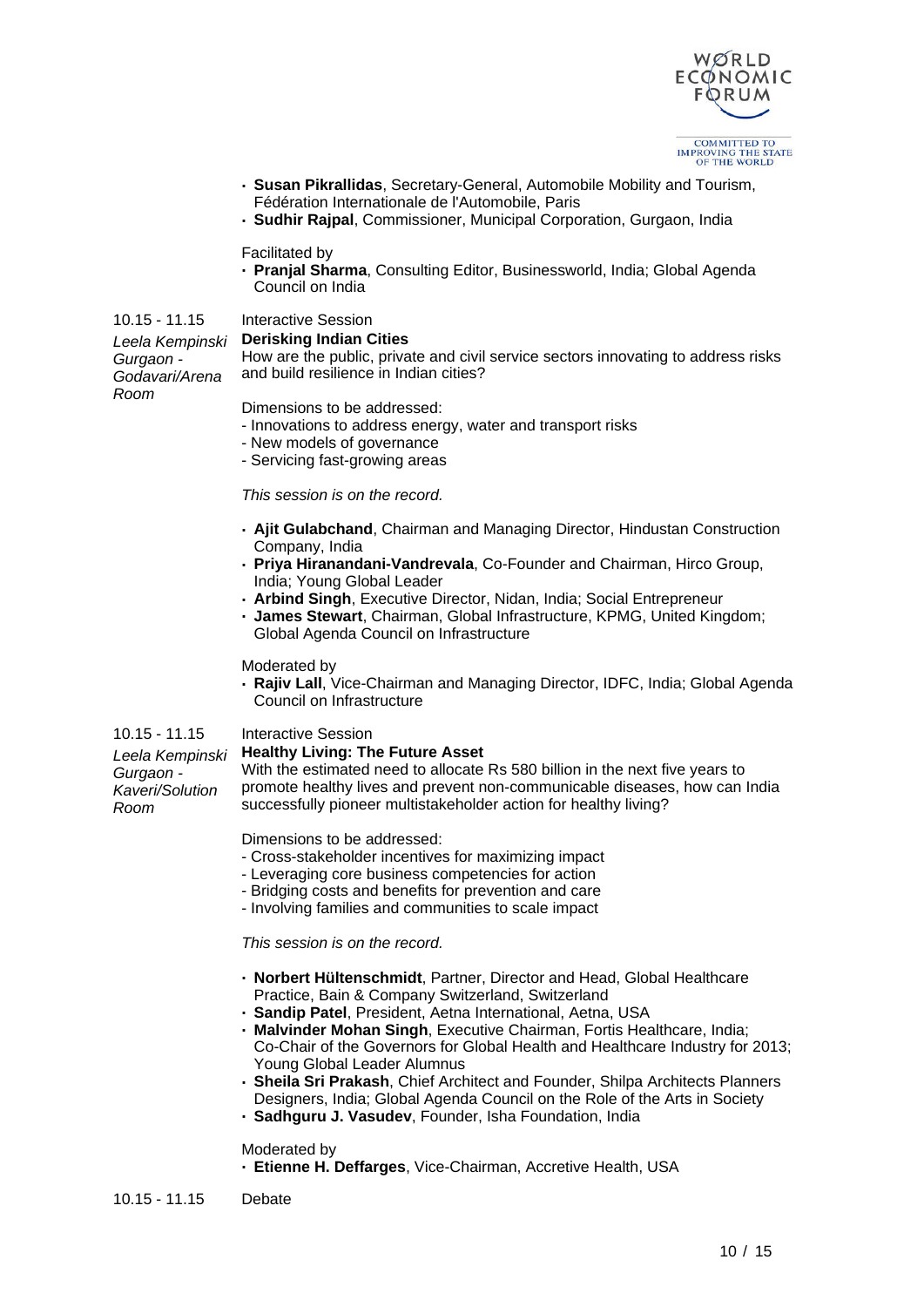

## Leela Kempinski **Growth beyond Numbers: How Can India Shining Be a Story for All?**

Gurgaon - Ganga How can India plan for resilient growth while ensuring equity and sustainability?

Dimensions to be addressed:

- Moving from growth hubs to growth webs
- Providing social protection for the underprivileged
- Building public-private partnerships for reviving growth

The World Economic Forum hosts this debate in partnership with TIME magazine.

As this is a debate, please arrive 15 minutes before the start of the session. The door will be closed at the scheduled time. This session is on the record and will be webcast live.

- **· Ajay Chhibber**, United Nations Assistant Secretary-General; Assistant Administrator and Director, Asia and the Pacific, United Nations Development Programme (UNDP), New York
- **· Harish Hande**, Managing Director, SELCO Solar Light, India; Social **Entrepreneur**
- **· Arvind Mayaram**, Secretary, Department of Economic Affairs, Ministry of Finance of India
- **· Zia Mody**, Senior and Founding Partner, AZB & Partners, India
- **· David Thomlinson**, Global Head, Geographic Strategy and Operations, Accenture, United Kingdom

Moderated by

**· Zoher Abdoolcarim**, Asia Editor, Time International, Hong Kong SAR

11.15 - 11.45 Leela Kempinski **Community Break** Gurgaon - Community Area

11.45 - 13.00 Plenary Session Leela Kempinski Gurgaon - Indus/Plenary **Hall Changing Mindsets: India's Missing Women** Despite legislative action, cultural preferences continue to contribute to the widespread phenomenon of "missing women". How can India better address the low value placed on females?

Dimensions to be addressed:

- Challenging the conspiracy of silence
- Empowering women with media and technology
- Inspiring change at home
- Enforcing legislature for survival

This session is on the record and webcast live.

- **· Anuradha Koirala**, Founder, Maiti Nepal, Nepal
- **· Rajendra Singh Pawar**, Chairman, NIIT Group, India
- **· Chhavi Rajawat**, Sarpanch, Elected Head, Village Council of Soda, India; Co-Chair of the World Economic Forum on India; Young Global Leader
- **· Mallika Sarabhai**, Director, Darpana Academy of Performing Arts, India; Global Agenda Council on the Role of the Arts in Society
- **· Krishna Tirath**, Minister of State (Independent Charge), Ministry of Women and Child Development, India
- **· Jasmine Whitbread**, Chief Executive Officer, Save the Children International, United Kingdom; Co-Chair of the World Economic Forum on India; Global Agenda Council on New Models of Leadership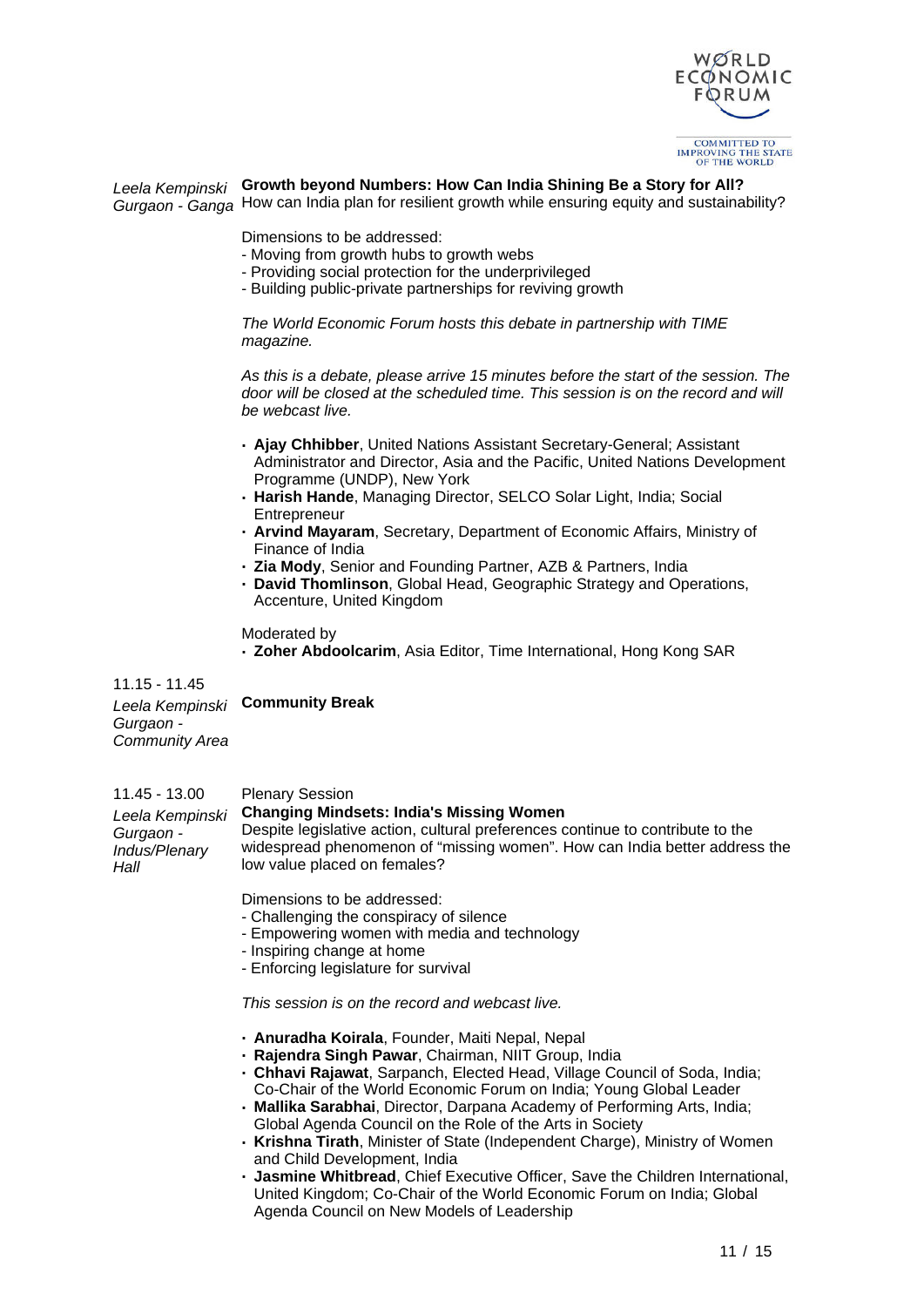

|                                                                         | Moderated by<br>- Rajat M. Nag, Managing Director-General, Asian Development Bank, Manila                                                                                                                                                                                                                                                                                                                                                                                                                                                                                                     |
|-------------------------------------------------------------------------|-----------------------------------------------------------------------------------------------------------------------------------------------------------------------------------------------------------------------------------------------------------------------------------------------------------------------------------------------------------------------------------------------------------------------------------------------------------------------------------------------------------------------------------------------------------------------------------------------|
| 11.45 - 13.00<br>Leela Kempinski<br>Gurgaon - Ganga                     | <b>Plenary Session in Parallel</b><br><b>Risk or Return: Solutions to Restoring Investor Confidence</b><br>Bullish on going global but weary of foreign interest: How can India restore<br>investor confidence and build long-term business partnerships?                                                                                                                                                                                                                                                                                                                                     |
|                                                                         | Dimensions to be addressed:<br>- Achieving political stability for long-term business interests<br>- Strengthening legal, regulatory and institutional frameworks<br>- Addressing concerns about fulfilling India's talent and skill potential                                                                                                                                                                                                                                                                                                                                                |
|                                                                         | This session is on the record and webcast live.                                                                                                                                                                                                                                                                                                                                                                                                                                                                                                                                               |
|                                                                         | • Neeraj Bharadwaj, Managing Director, Carlyle India Advisors, India; Young<br><b>Global Leader Alumnus</b><br>- Anil Gupta, Michael Dingman Chair in Global Strategy and Entrepreneurship,<br>University of Maryland, USA; Global Agenda Council on Emerging<br>Multinationals<br>- Joseph Massey, Managing Director and Chief Executive Officer, MCX Stock<br>Exchange Limited, India<br>- Vasant M. Prabhu, Vice-Chairman and Chief Financial Officer, Starwood<br>Hotels & Resorts Worldwide, USA<br>. N. V. (Tiger) Tyagarajan, President and Chief Executive Officer, Genpact,<br>India |
|                                                                         | Moderated by<br>• Alok Kshirsagar, Director, McKinsey & Company, India; Young Global Leader                                                                                                                                                                                                                                                                                                                                                                                                                                                                                                   |
| 13.00 - 14.00<br>Leela Kempinski<br>Gurgaon -<br><b>Community Area</b>  | <b>Community Lunch</b><br><b>Community Lunch</b>                                                                                                                                                                                                                                                                                                                                                                                                                                                                                                                                              |
| 13.30 - 14.00<br>Leela Kempinski<br>Gurgaon -<br>Godavari/Arena<br>Room | One-on-One<br>An Insight, an Idea with Abhay Bang<br>A conversation with Abhay Bang, Director, Society for Education, Action and<br>Research in Community Health, on his inspirational work on saving newborn<br>lives in India                                                                                                                                                                                                                                                                                                                                                               |
|                                                                         | This session is on the record and open to pre-registered reporting press.                                                                                                                                                                                                                                                                                                                                                                                                                                                                                                                     |
|                                                                         | As this session only lasts 30 minutes, please arrive 10 minutes before it starts.<br>The door will be closed at the scheduled time.                                                                                                                                                                                                                                                                                                                                                                                                                                                           |
|                                                                         | Interviewed by<br>- Jasmine Whitbread, Chief Executive Officer, Save the Children International,<br>United Kingdom; Co-Chair of the World Economic Forum on India; Global<br>Agenda Council on New Models of Leadership                                                                                                                                                                                                                                                                                                                                                                       |
|                                                                         | With<br>- Abhay Bang, Director, Society for Education, Action and Research in<br>Community Health (SEARCH), India                                                                                                                                                                                                                                                                                                                                                                                                                                                                             |
| 13.30 - 14.00                                                           | One-on-One                                                                                                                                                                                                                                                                                                                                                                                                                                                                                                                                                                                    |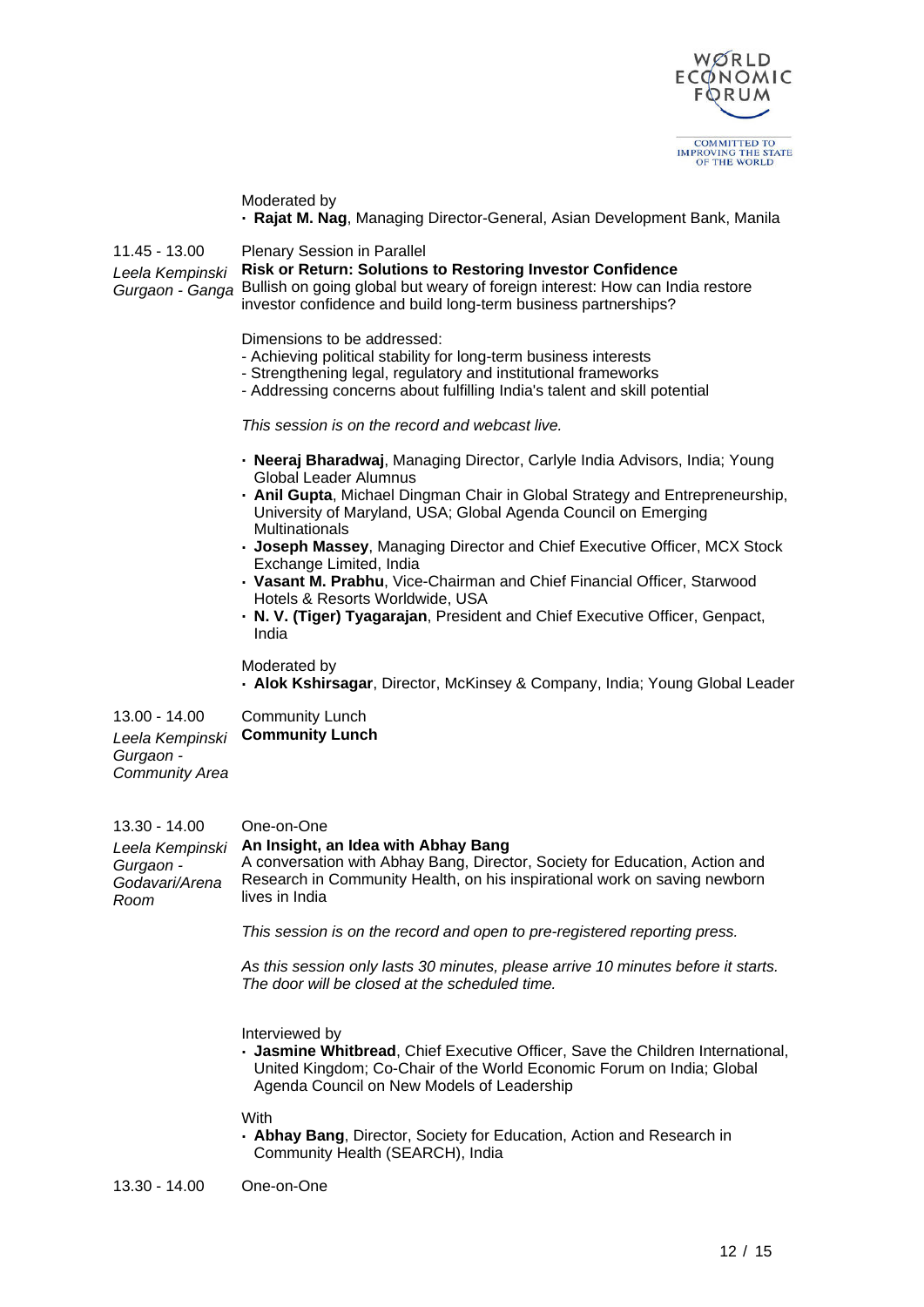

#### Leela Kempinski **Davos Conversation with Anand Sharma**

Gurgaon - Indus/Plenary **Hall** 

Anand Sharma, Minister of Commerce and Industry and Textiles, addresses the implications of the recent economic reforms in India and the opportunities for restoring growth in the world's largest democracy.

This session is on the record and webcast live.

#### Special Address by

**· Anand Sharma**, Minister of Commerce and Industry and Textiles of India

## Interviewed by

**· Børge Brende**, Managing Director and Member of the Managing Board, World Economic Forum

## 14.15 - 15.15 Televised Session

Leela Kempinski **India's Paradox: Thriving Press, Stifling Internet?** Gurgaon - Ganga How can the world's largest democracy protect Internet freedom?

Dimensions to be addressed:

- Balancing national security with personal freedoms and rights
- Shaping rights and responsibilities in digital media
- Striving for inclusive policy-making

The World Economic Forum hosts this session in partnership with NDTV.

As this is a televised session, please arrive 15 minutes before the start of the session. The door will be closed at the scheduled time. This session is on the record and will be broadcast on television.

- **· Vikas Bajaj**, Correspondent, New York Times, USA
- **· Kris Gopalakrishnan**, Executive Co-Chairman, Infosys, India; Co-Chair of the World Economic Forum on India
- **· Vineet Nayar**, Vice-Chairman and Joint Managing Director, HCL Technologies, India
- **· Chhavi Rajawat**, Sarpanch, Elected Head, Village Council of Soda, India;
- Co-Chair of the World Economic Forum on India; Young Global Leader
- **· Madhu Trehan**, Content Director, Newslaundry.com, India

Moderated by

**· Vikram Chandra**, Presenter and Editor, NDTV, India

#### 14.15 - 15.15 Interactive Session

Gurgaon -

Room

#### Leela Kempinski **Closing South Asia's Gender Gap**

Godavari/Arena Women make up half of the human capital in South Asia's economy but hold as little as 3% of senior positions. What policies and practices can empower women to realize the potential of South Asia?

Dimensions to be addressed:

- Exploring the most effective interventions to close the economic gender gap

- Defining a strategy for action to integrate more women into South Asia's economy

- Incentivizing and implementing change to shape the region's workforce of the future

This session is on the record.

- **· Mehnaz Aziz**, Chief Executive Officer, Children's Global Network Pakistan, Pakistan; Global Agenda Council on Pakistan
- **· Kiran Bedi**, Founder and Secretary-General, India Vision Foundation, India; Global Agenda Council on Anti-Corruption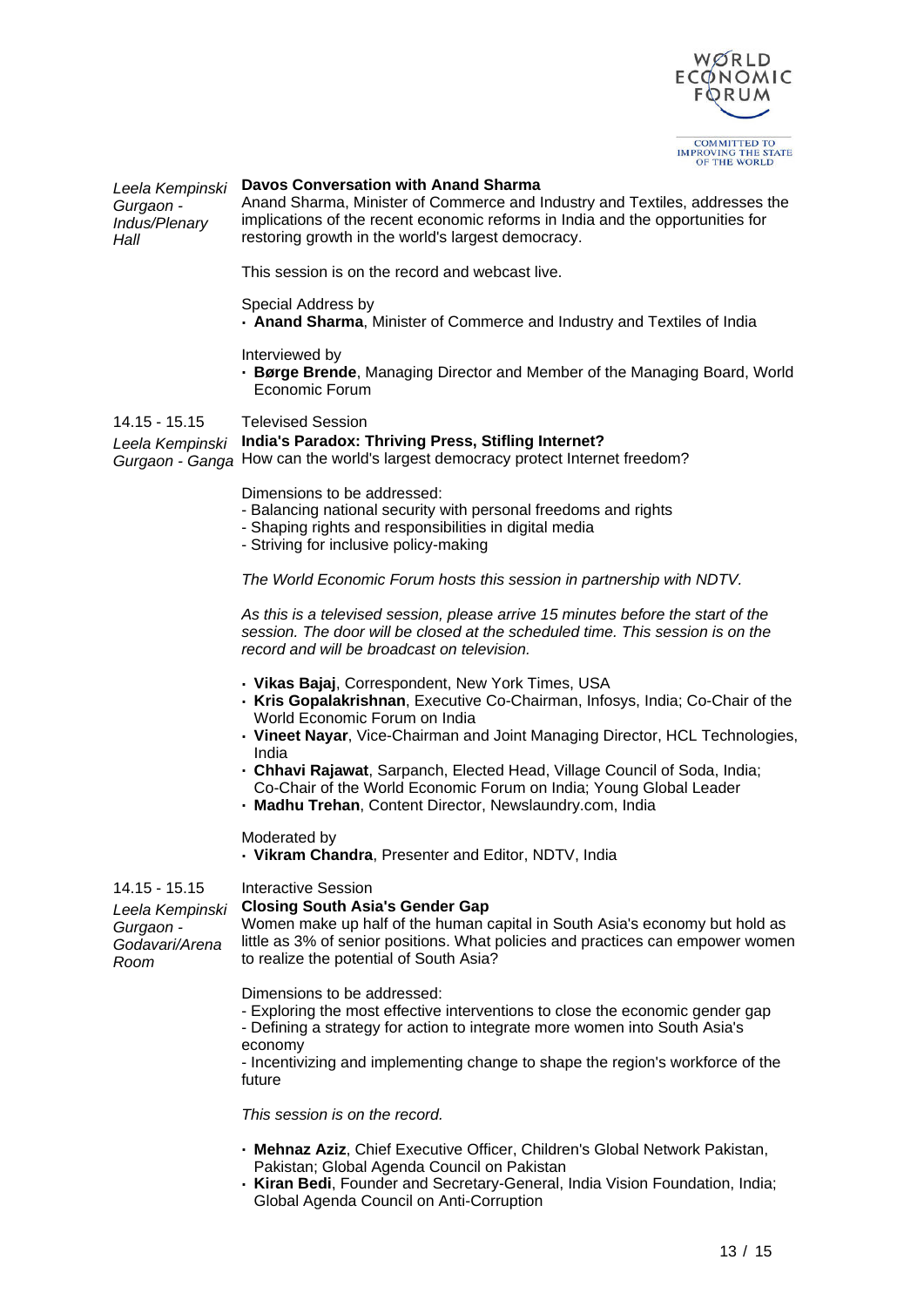

- **· Dilip Chenoy**, Chief Executive Officer and Managing Director, National Skill Development Corporation (NSDC), India
- **· Keshav Murugesh**, Group Chief Executive Officer, WNS (Holdings), India
- **· Kavita N. Ramdas**, Representative, Ford Foundation, India; Global Agenda Council on India

Moderated by

**· Supriya Shrinate**, Senior Editor, ET NOW, India

14.15 - 15.15 Interactive Session

#### **Game Changers in Education**

What innovations are redefining the education system?

Leela Kempinski Gurgaon - Kaveri/Solution Room

Dimensions to be addressed:

- Mobilizing learning through the cloud
- Reaching all through mobile phones
- Creating platforms for student-centred education

This session is on the record.

- **· Swarup Choudhury**, Managing Director, India, Thomson Reuters, India
- **· Peje P. M. Emilsson**, Chairman and Chief Executive Officer, Magnora, Sweden
- **· Naresh Gupta**, Senior Vice-President, Print and Publishing Business Unit, Adobe Systems; Managing Director, Adobe India, Adobe Systems India, India
- **· Ashni Mohnot**, Founder and Chief Executive Officer, Enzi, India
- **· Shantanu Prakash**, Chairman and Managing Director, Educomp Solutions, India; Global Agenda Council on Emerging Multinationals

Moderated by

**· Gordon Brown**, UN Special Envoy for Global Education; Prime Minister of the United Kingdom (2007-2010)

#### 14.15 - 15.45 WorkStudio

#### Leela Kempinski **India: The Workshop of the World?**

With a target to create 100 million jobs by 2025, how can India build a globally competitive manufacturing sector?

Gurgaon - Yamuna/ **WorkStudio** Room

Dimensions to be addressed:

- Addressing the talent and skills gap
- Fostering innovative industry clusters
- Tackling regulation barriers
- Attracting foreign and domestic investment

Discussion Leader

- **· Soumen Basu**, Executive Adviser, ManpowerGroup, India
- **· Nihal G. Kulkarni**, Managing Director, Kirloskar Oil Engines, India
- **· Dhruv M. Sawhney**, Chairman and Managing Director, Triveni Engineering & Industries, India

Opening Remarks by

**· Arun Maira**, Member, Planning Commission, India

Facilitated by

**· Gary Coleman**, Managing Director, Global Industries, Deloitte, USA

15.15 - 15.45 Leela Kempinski **Community Break**

Gurgaon - Community Area